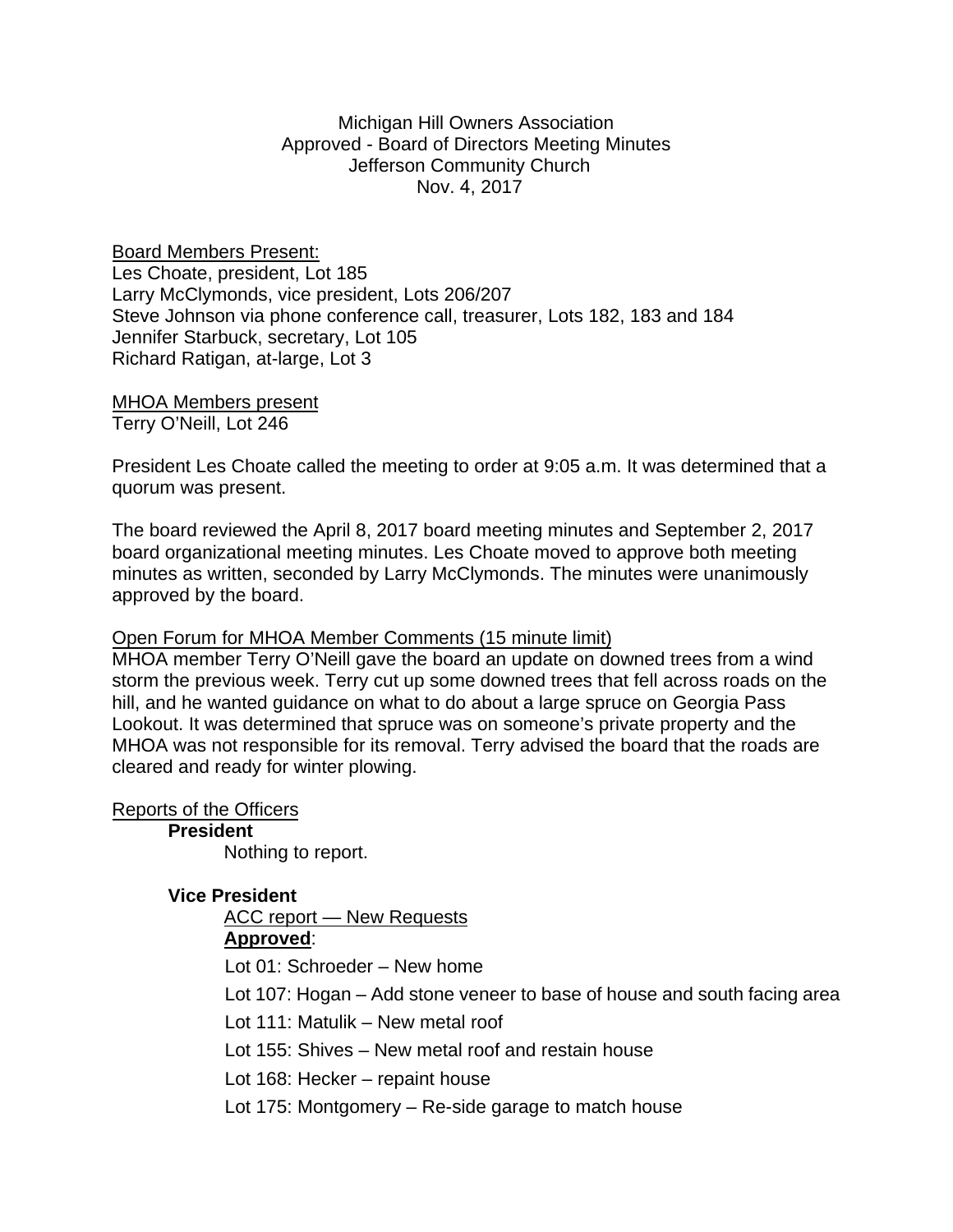Lot 234: Lemaster - New shed

Lot 236: Weiland – New shed

Lot 248: Bailey – Re-stain house

# **Denied**:

Lot 211: Haralson – Metal storage container as a shed

# **Issues**:

• Lot 76: Colburn – unapproved structures. Owner has built sheds and other structures without a main residence, which is against MHOA covenants and Park County ordinances.

• Lot 103: Crosby – unapproved shed, trash, unlicensed vehicle, house without roofing (many years). Larry has filed a complaint with Park County concerning the state of the unfinished residence to possibly have the partially finished structure condemned.

• Lot 217: Whigham – unapproved partial shed – agreed to remove February 2017 - \$100 per month fine starting Oct. 1, 2017. Steve will send out fine in the mail.

• Sheds with no main residences: Larry advised there are several sheds on lots (including Lot 119, that also has a small utility trailer) that do not have the necessary main residence, so we need to be consistent with our covenants. Lots need to be identified and owners notified to remove the offending sheds, etc.

• The board discussed a homeowner's complaint (as given to Les Choate) about the cream color of a neighbor's shed. It was determined the shed color had already been approved and was within the rustic, natural color scheme allowed. No action necessary.

# **At-large**

 Roads: All the roads have been graded and culverts cleaned up. Century Link crews have been installing fiber optics and should smooth out roads at completion of the job.

 Grader: New tires, Steve will be picking it up when he returns from vacation. Chevy is also ready to pick up.

 Snow plow contractor: Walt Kendall has agreed to plow for \$125/hour on open roads. He will keep the north entrance open as long as it is feasible. Steve is in charge of calling Walt when the hill needs plowing. Walt has 24 hours to plow. MHOA board needs copy of Walt's insurance.